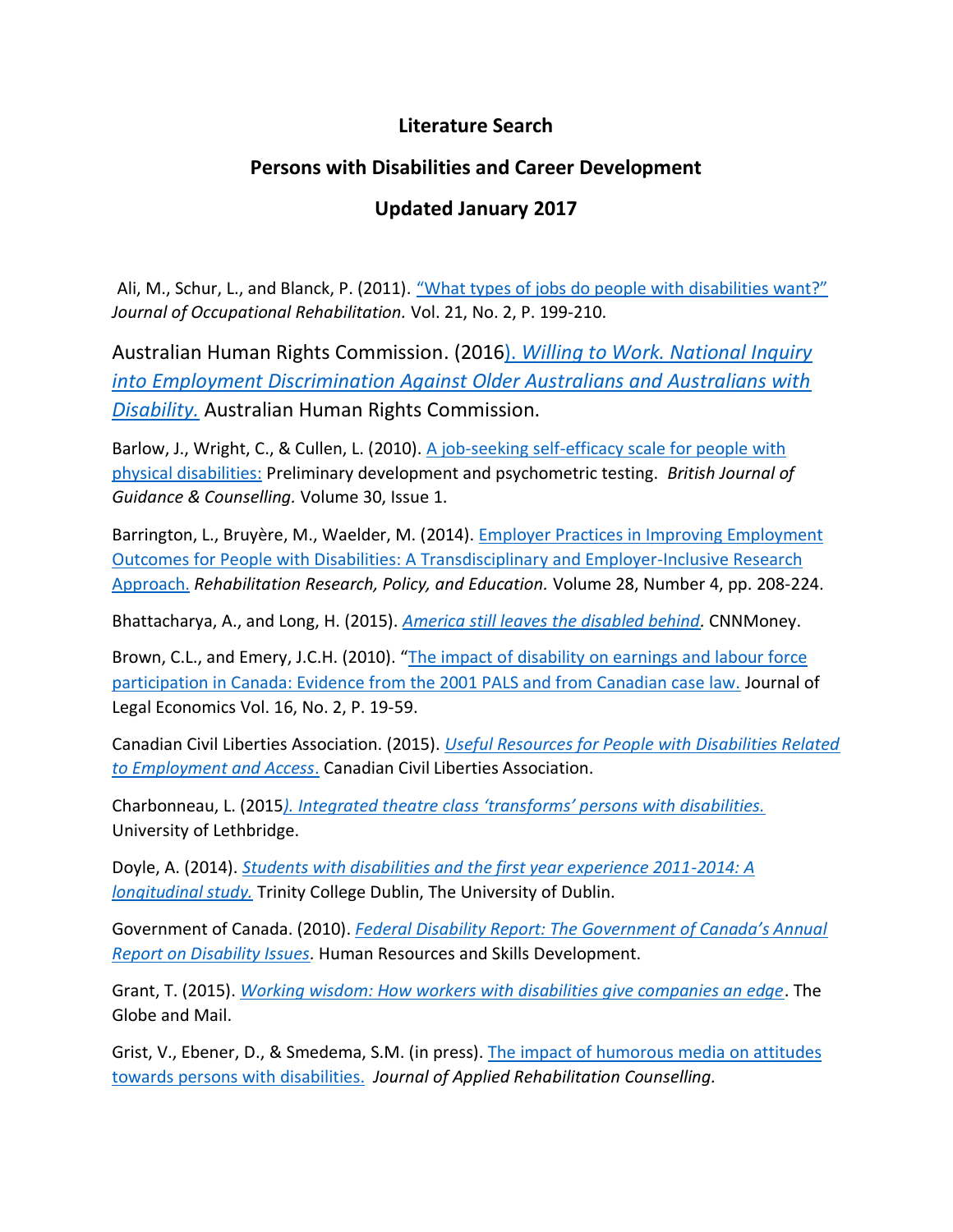Jodkowska, L. (2014). Inclusion and Integration of the Disabled into the Labor Market against [the Background of the New Regulations in Germany.](http://apcz.pl/czasopisma/index.php/EQUIL/article/view/EQUIL.2013.021) Equilibrium Quarterly Jou*rnal of Economics and Economic Policy.* Vol. 8, No. 3.

Jones, M.K. (2008). "Disability and the labour market: A review of the empirical evidence." *Journal of Economic Studies.* Vol. 35, no. 5, p. 405-424.

Kaye, S.H., Jans, L.H., and Jones, E.C. (2011[\). "Why don't employers hire and retain workers with](https://www.ncbi.nlm.nih.gov/pubmed/21400039)  [disabilities."](https://www.ncbi.nlm.nih.gov/pubmed/21400039) *Journal of Occupational Rehabilitation.* Vol. 21, No. 4, P. 526-536.

Kuznetsova, Y. (2012). *[Inclusive corporate culture and employment of persons with disabilities:](http://www.ufhrd.co.uk/wordpress/wp-content/uploads/2012/11/UFHRD2012Diversity3.pdf)  [analysis of CSR strategies of Multinational enterprises in Norway and the UK.](http://www.ufhrd.co.uk/wordpress/wp-content/uploads/2012/11/UFHRD2012Diversity3.pdf) The Norwegian Social Research* Institute, Oslo, Norway.

Lagan, S., (2011). *[People with disabilities sent from pillar to post.](http://bermudasun.bm/Content/NEWS/News/Article/People-with-disabilities-sent-from-pillar-to-post-/24/270/52482)* Sun online edition.

Lai, K., Gurr, S. (2016). [Exploring Disability Confidence with Employers.](http://www.cfeebc.org/exploring-disability-confidence-with-employers/) BC Centre for Employment Excellence.

Lamotte, D., Cocco, B., and Lal, I. (2012). *[Disabilities and Decent Work in the Pacific](http://www.ilo.org/suva/publications/WCMS_191671/lang--en/index.htm)*. ILO Country Office for Pacific Island Countries.

Leng Khoo, S., Ta Tiun, L., and Wah Lee, L. (2013). [Unseen Challenges, Unheard Voices,](https://www.researchgate.net/publication/292092638_Unseen_challenges_unheard_voices_unspoken_desires_Experiences_of_employment_by_Malaysians_with_physical_disabilities)  [Unspoken Desires: Experiences of Employment by Malaysians with](https://www.researchgate.net/publication/292092638_Unseen_challenges_unheard_voices_unspoken_desires_Experiences_of_employment_by_Malaysians_with_physical_disabilities) Physical Disabilities *Kajian Malaysia,* Vol. 31, No. 1. 37-55.

Luecking, D.M., Luecking, R.G. (2013). *[Translating Research into a Seamless Transition Model.](http://maint.journals.sagepub.com/)* Sage Journals.

McAlpine, E., De Natris, P. (2011). *[Ready, Willing & Able Summary Report.](https://www.adhc.nsw.gov.au/__data/assets/file/0018/251541/Ready_Willing_and_Able_Summary_Report_2010-11.pdf)* Family & Community Services.

McAward, S.M. (2015*). [Navigating the Career Development of Students with Disabilities: A](https://www.naspa.org/constituent-groups/posts/navigating-the-career-development-of-students-with-disabilities-a)  [Collaborative Approach.](https://www.naspa.org/constituent-groups/posts/navigating-the-career-development-of-students-with-disabilities-a)* NASPA.

Meager, N., Higgins, T., (2011). *[Disability and skills in a changing economy.](http://www.oph.fi/download/140962_equality-disability.pdf)* UK Commission for Employment and Skills.

Navare, S. Counseling at [work place: A proactive human resource initiative.](https://www.ncbi.nlm.nih.gov/pmc/articles/PMC2796765/) *Journal of Occupational & Environmental Medicine.* 12:1-2.

Noonan, B.M., Gallor, S.M., Hensler-McGinnis, N.F., Wang, S., Goodman, J. (200[4\). Challenge](http://psycnet.apa.org/psycinfo/2003-11100-007)  [and Success: A Qualitative Study of the Career Development of Highly Achieving Women with](http://psycnet.apa.org/psycinfo/2003-11100-007)  [Physical and Sensory Disabilities.](http://psycnet.apa.org/psycinfo/2003-11100-007) *Journal of Counseling Psychology,* Vol. 51(1), 68-80.

Novick, M., and Rosales, C. (2006). *[Challenges to the Management of Human Resources for](http://www.paho.org/hq/index.php?option=com_docman&task=doc_view&gid=17914&Itemid=270)  [Health.](http://www.paho.org/hq/index.php?option=com_docman&task=doc_view&gid=17914&Itemid=270)* Pan American Health Organization.